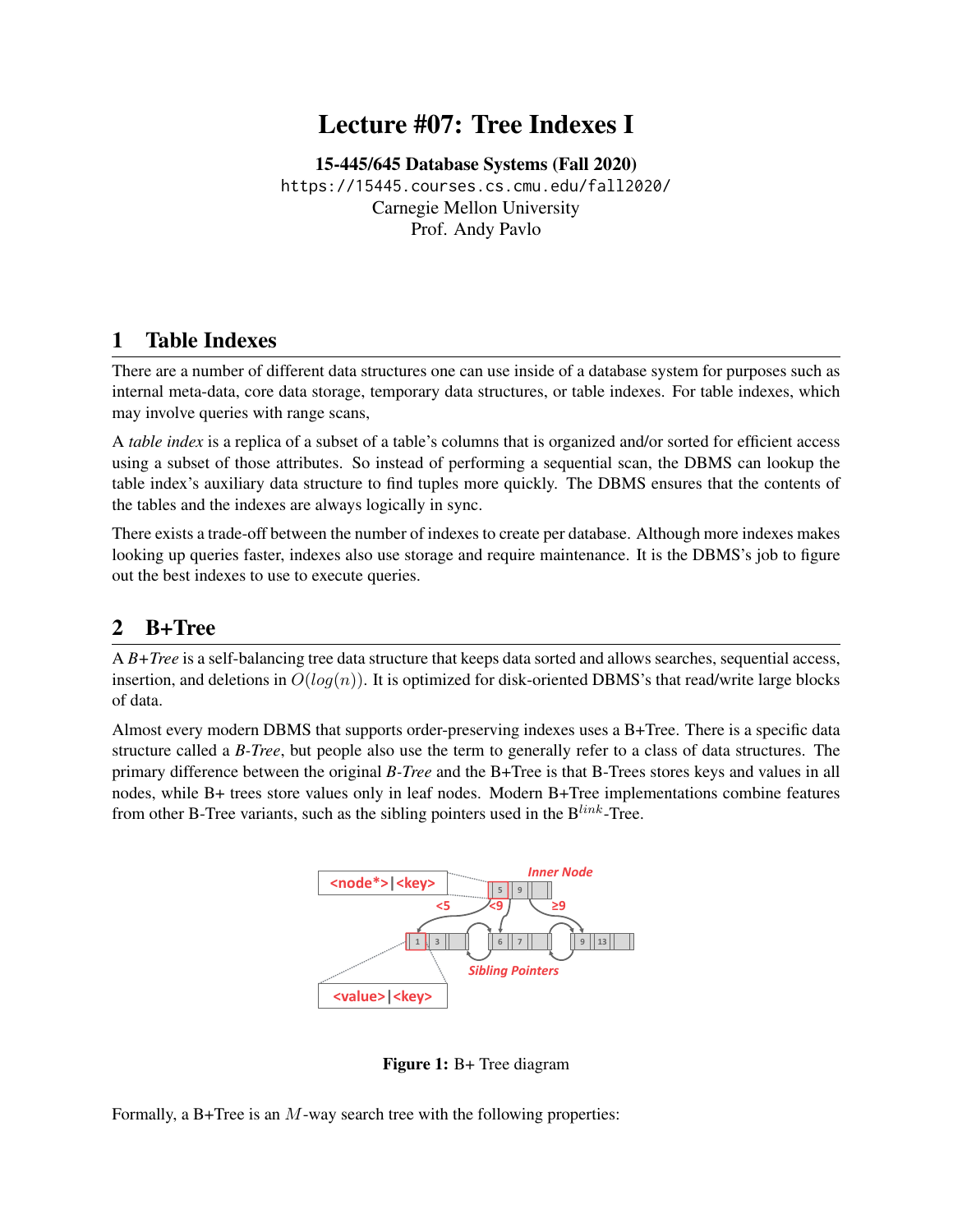- It is perfectly balanced (i.e., every leaf node is at the same depth).
- Every inner node other than the root is at least half full  $(M/2 1 \le$  num of keys  $\le$  = M 1).
- Every inner node with  $k$  keys has  $k+1$  non-null children.

Every node in a B+Tree contains an array of key/value pairs. The keys in these pairs are derived from the attribute(s) that the index is based on. The values will differ based on whether a node is an inner node or a leaf node. For inner nodes, the value array will contain pointers to other nodes. Two approaches for leaf node values are *record IDs* and *tuple data*. Record IDs refer to a pointer to the location of the tuple. Leaf nodes that have tuple data store the the actual contents of the tuple in each node.

Arrays at every node are (almost) sorted by the keys.

#### Insertion

To insert a new entry into a B+Tree, one must traverse down the tree and use the inner nodes to figure out which leaf node to insert the key into.

- 1. Find correct leaf L.
- 2. Add new entry into  $L$  in sorted order:
	- If *L* has enough space, the operation is done.
	- Otherwise split  $L$  into two nodes  $L$  and  $L_2$ . Redistribute entries evenly and copy up middle key. Insert index entry pointing to  $L_2$  into parent of  $L$ .
- 3. To split an inner node, redistribute entries evenly, but push up the middle key.

#### **Deletion**

Whereas in inserts we occasionally had to split leaves when the tree got too full, if a deletion causes a tree to be less than half-full, we must merge in order to re-balance the tree.

- 1. Find correct leaf L.
- 2. Remove the entry:
	- If  $L$  is at least half full, the operation is done.
	- Otherwise, you can try to redistribute, borrowing from sibling.
	- If redistribution fails, merge  $L$  and sibling.
- 3. If merge occurred, you must delete entry in parent pointing to L.

#### Selection Conditions

Because B+Trees are in sorted order, look ups have fast traversal and also do not require the entire key. The DBMS can use a B+Tree index if the query provides any of the attributes of the search key. This differs from a hash index, which requires all attributes in the search key.

#### Non-Unique Indexes

Like in hash tables, B+Trees can deal with non-unique indexes by duplicating keys or storing value lists. In the duplicate keys approach, the same leaf node layout is used but duplicate keys are stored multiple times. In the value lists approach, each key is stored only once and maintains a linked list of unique values.

#### Duplicate Keys

There are two approaches to duplicate keys in a B+Tree.

The first approach is to *append record ID*s as part of the key. Since each tuple's record ID is unique, this